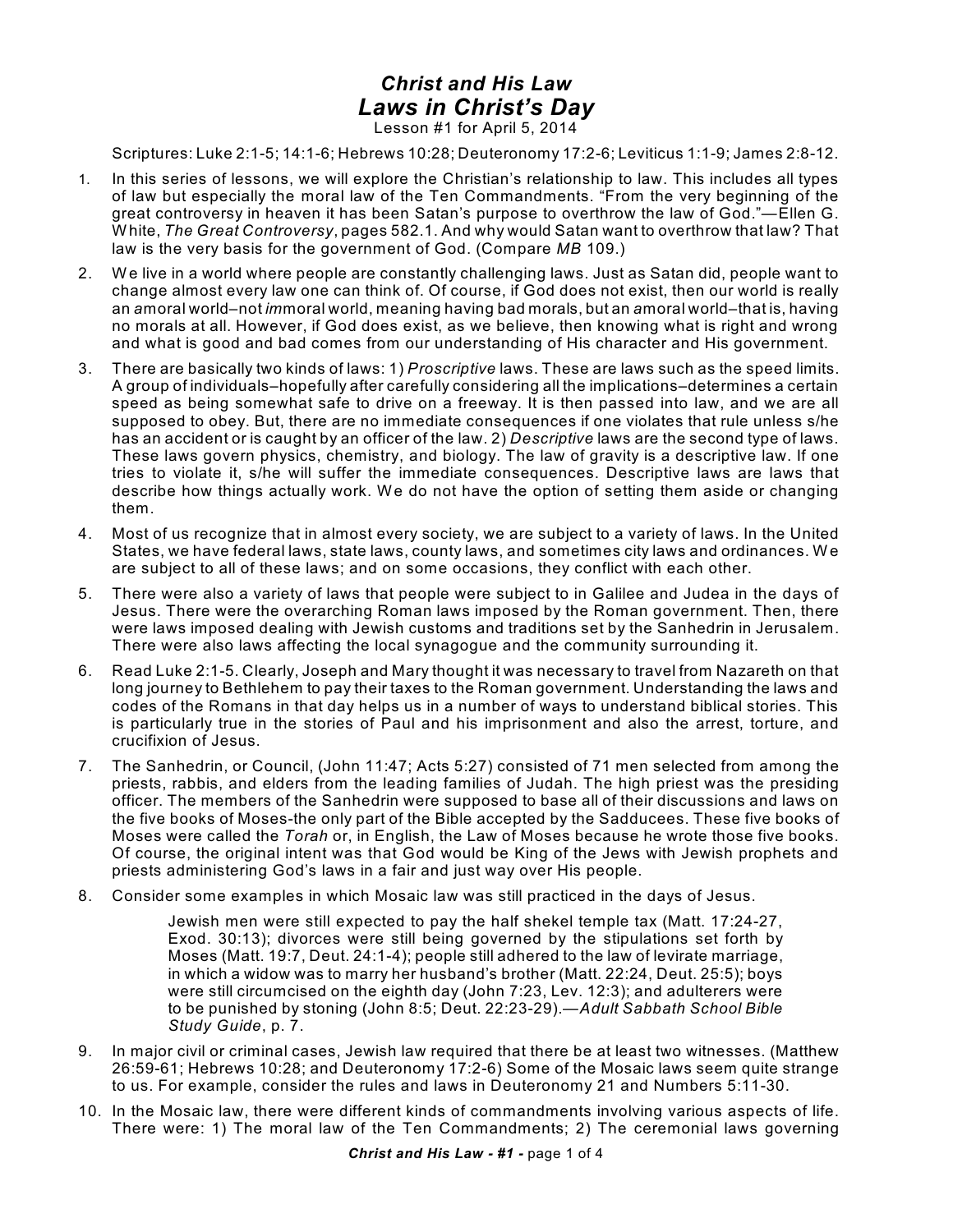sacrifices, etc.; 3) Health laws; 4) Civil laws; and 5) Marching laws.

11. Ellen White made some very interesting statements about why all those rules were given.

If Adam had not transgressed the law of God, the ceremonial law would never have been instituted. The gospel of good news was first given to Adam in the declaration made to him that the seed of the woman should bruise the serpent's head; and it was handed down through successive generations to Noah, Abraham, and Moses. The knowledge of God's law, and the plan of salvation were imparted to Adam and Eve by Christ Himself. They carefully treasured the important lesson, and transmitted it by word of mouth, to their children, and children's children. Thus the knowledge of God's law was preserved.—*The Signs of the Times*, March 14, 1878; *Selected Messages*, book 1, p. 230.

If man had kept the law of God, as given to Adam after his fall, preserved by Noah, and observed by Abraham [Genesis 26:5], there would have been no necessity for the ordinance of circumcision. And if the descendants of Abraham had kept the covenant, of which circumcision was a sign, they would never have been seduced into idolatry, nor would it have been necessary for them to suffer a life of bondage in Egypt; they would have kept God's law in mind, and there would have been no necessity for it to be proclaimed from Sinai or engraved upon the tables of stone. And had the people practiced the principles of the Ten Commandments, there would have been no need of the additional directions given to Moses.—*Patriarchs and Prophets* 364.2 (1890). (Compare *1SM* 233-235.) [Words in brackets are added.]

12. It should be obvious from these two quotations that laws were added and added because God knew we needed them because of our sin, not because they were originally necessary.

> But in heaven, service is not rendered in the spirit of legality. When Satan rebelled against the law of Jehovah, the thought that there was a law came to the angels almost as an awakening to something unthought of. In their ministry the angels are not as servants, but as sons. There is perfect unity between them and their Creator. Obedience is to them no drudgery. Love for God makes their service a joy.—*Thoughts From the Mount of Blessing* 109.2. (See also 1 Timothy 6:8-10.)

- 13. Would it be correct to say that the more closely we obey and follow God's laws, the less we need them? Remember that Paul said that the "law" was added. (Galatians 3:19-25)
- 14. In Christ's day, the Jewish people also tried to follow a large collection of oral laws known as the Rabbinic law. In Hebrew this oral law was known as the *halakah* (pl. *halakoth*) which means "to walk." Over the years, the Jewish rabbis had determined that there were 613 major laws spelled out in the books of Moses. A number of those laws came to be known as the *Midrash*. Some of those laws regarded as more important were written down in a collection called the *Mishnah*.
- 15. Surely, all of us recognize that the Jews were particularly careful in Sabbathkeeping. The Jewish leaders were constantly accusing Christ of breaking their Sabbath rules. What were their Sabbath rules? Many of those rules have been preserved in the Jewish volume called the *Mishnah*. The Oxford University Press produced an English translation of the *Mishnah*, giving us some of those details. First, however, note that in giving the fourth commandment, God said simply: "Remember the Sabbath day to keep it holy. In it thou shalt not do any work." But, He did not tell them what "work" He had in mind. So, they set about to solve the problem. See *Mishnah*, p. 106.

The main classes of work are 40, save 1. Sowing, plowing, reaping, binding sheaves, threshing, winnowing, cleansing crops, grinding, sifting, kneading, baking, sheering wool, washing, or beating, or dyeing the wool, spinning, weaving, making two loops [one would be all right but not two], weaving two threads, separating two threads, tying a knot, loosening a knot, sewing two stitches, [If the button just fell off a Sabbath suit on the way to church and it is our pastor–he does want to look tidy in the pulpit–that's too bad. He cannot sew it on.] tearing in order to sew two stitches, hunting a gazelle, slaughtering, or flaying, or salting it or curing it's skin, scraping it or cutting it up, writing two letters, erasing in order to write two letters, building, pulling down, putting out a fire, lighting a fire, striking with a hammer, or taking out ought from one domain into another. These are the main classes of work, forty save one. [Content in brackets is added.]

16. In the footnote it says: "These thirty-nine acts of work are treated in various degrees of detail in chapters eleven and following." So, what are those details? Consider this law.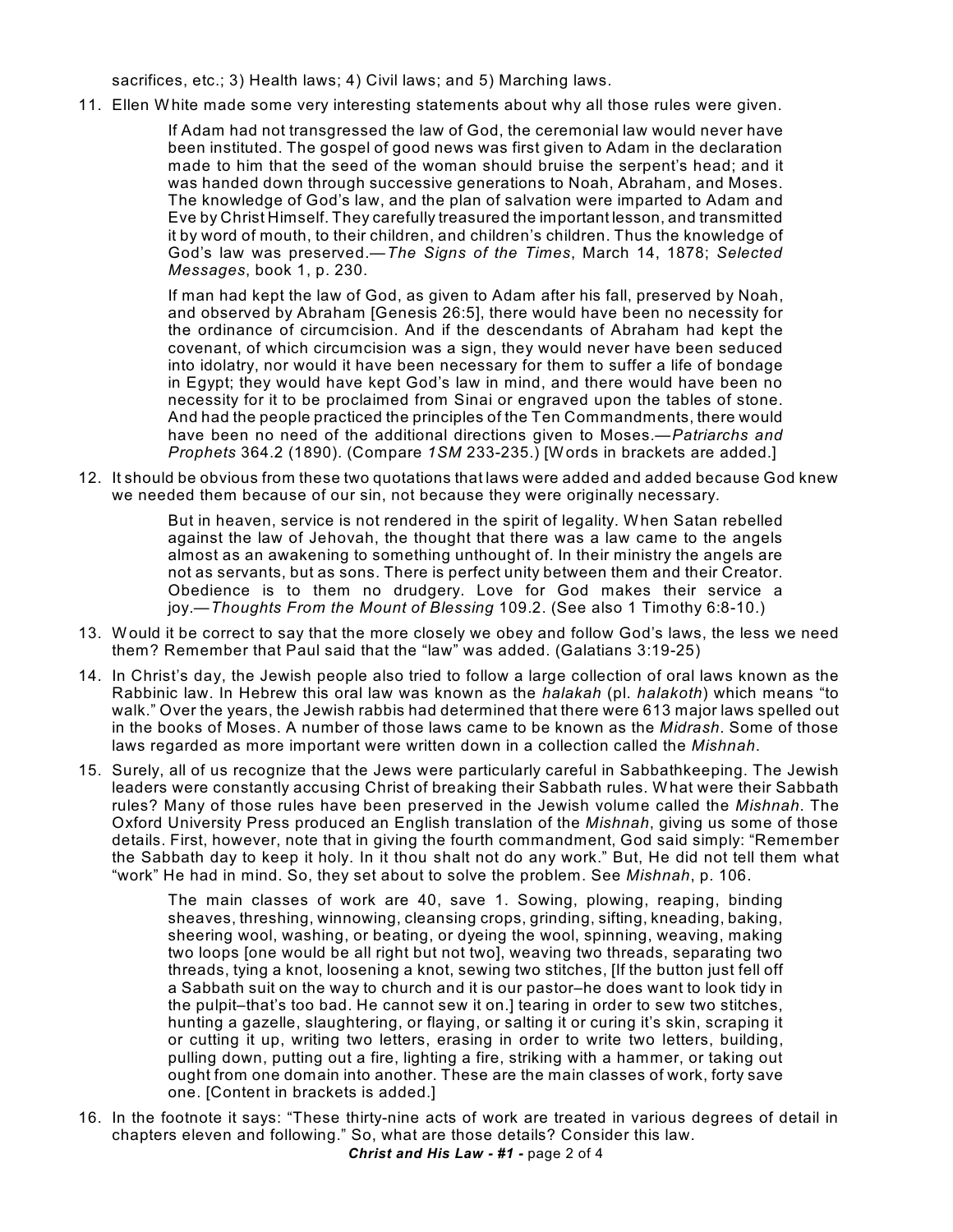## **Bathing on the Sabbath and drying off!**

If a man bathed in the water of a cave or in the water of Tiberias and dried himself, even though it was with 10 towels he may not bring them away in his hand.

You wonder what that would mean. So, there is a footnote:

From fear of offending against the principle of squeezing out however little the moisture in them.

Then you see the point. You are not allowed to squeeze a towel on the Sabbath. But, you want to dry yourself. Well, use 10 towels and none of them will get very wet, and you will not by mistake squeeze them. But, no, that is forbidden. So, the rule goes on like this:

But if 10 men dried themselves with 1 towel [Then it would be very wet; wouldn't it?] wiping their faces, their hands and their feet, they may bring the towel away in their hands. [Well, how could that be?] So many men would keep each other warned of the danger of squeezing. [Content in brackets is supplied.]

It would be much safer for 10 people to use one towel and get it very wet because they would remind each other that they must not squeeze it. But, if one man used 10 towels–even though the towels would not be very wet–there is the danger he would forget and squeeze one of them. Remember that next time you take a shower!

- 17. Is it any wonder then that Jesus seemed to go out of His way to break their man-made rules while keeping God's rules? Read Luke 14:1-6 and John 9. Seventh-day Adventists continue to observe the seventh-day Sabbath. Most of our Christian friends do not. They look at the many miracles Jesus performed on the Sabbath and suggest that by performing those miracles on the Sabbath, He was doing away with the Sabbath commandment. As you read the various ways in which Jesus performed miracles on the Sabbath, what is your opinion? Was Jesus trying to support a correct keeping of the Sabbath? Or, was He trying to do away with the Sabbath? Or, the *Mishnah*? Is the Sabbath law *proscriptive*? Or, *descriptive*?
- 18. Almost everyone who studies the Bible carefully will recognize that the Jewish people, especially the Pharisees, required a meticulous keeping of the Ten Commandments. There is a whole section of the *Mishnah* called the *Tamid* (5:1) saying that faithful Jews should recite the Ten Commandments every day. Should we be doing that? They believed that all other laws depended on or were derived from the Ten Commandments.
- 19. On one occasion, Jesus was asked what was the greatest commandment. Read Matthew 19:16-19; Romans 13:8-10; and James 2:8-12. Seventh-day Adventists have suggested that the Ten Commandments are ultimately summarized into those two commandments: 1) Worshiping God supremely, and 2) Loving our neighbors as ourselves. These two commandments can ultimately be summarized again by the single word *love*. If we truly love everyone as we should, there would be no problem in our keeping any of the ten.
- 20. It should be obvious to all of us that any society that is going to survive must have some rules and laws that are agreed upon. So, where do societies get the idea of what is right and what is wrong? Even more or less atheistic societies such as the communist governments that we are familiar with have plenty of laws. Shouldn't laws be designed to help us live together peacefully and safely? Would you agree that the Ten Commandments understood correctly and fully form the basis of all moral law?
- 21. Is keeping the Ten Commandments something that we do naturally? Should Christians always feel comfortable observing the Ten Commandments? Why is it that, at times, we do not? Remember that we are born with selfish natures, and the Ten Commandments summarized by the two and by the command to love are just the opposite of selfishness. So, each one of us must constantly struggle between our natural selfishness and the laws of love which we believe God has given us.
- 22. If you were assigned the task of setting up a new society, are there any of the Ten Commandments that you would want to leave out? Could we leave out the Sabbath?
- 23. There are various ways in which people have looked at God's commandments over the generations. Even in our day, many people believe that the Bible is full of do's and don'ts–"deeds to be done and sins to be shunned!" They regard the Bible as a kind of blueprint.
- 24. Others regard the Scriptures with all its stories, rules, and laws as primarily a description of how we can be saved. They look for laws, rules, and statements about God's love and the plan of salvation.